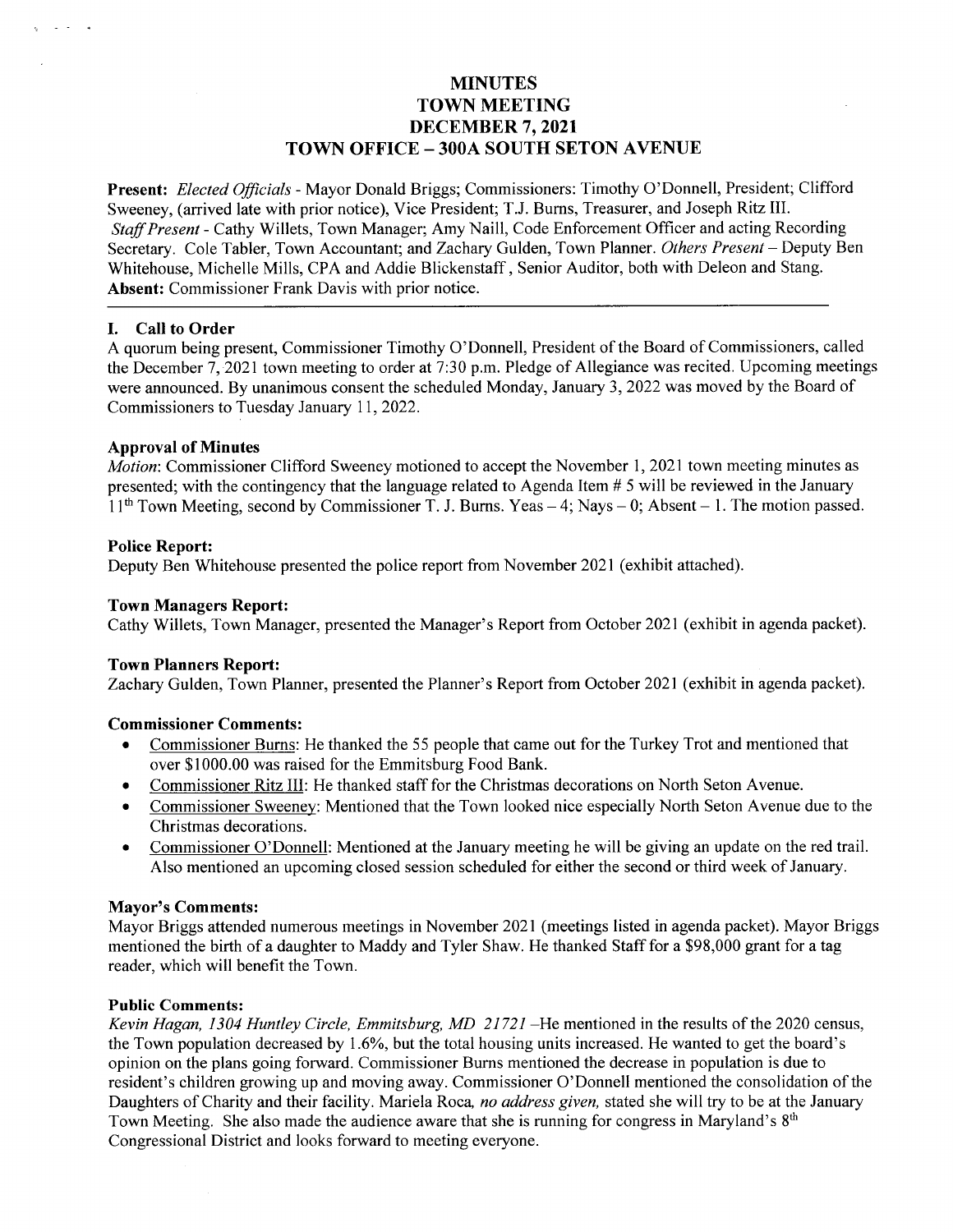# Administrative Business:

(A). Free holiday metered parking for consideration: Ms. Willets recommends free holiday metered parking from Friday, December 10, 2021 until Monday, January 3, 2022. Any meter money collected during this time would be donated equally between, The friends of the Emmitsburg Library, the Lion's Club and the Emmitsburg Food Bank. Motion: Commissioner Ritz III motioned to accept the free holiday metered parking as presented; second by Commissioner Burns. Yeas  $-4$ ; Nays -0. Absent  $-1$ . The motion passed.

# Consent Agenda:

The Board approved the resignation of Ron Lind as of October 12, 2021. The Board approved the appointment of Levi Esses to the Board of Appeals for the term of December 7, 2021 to February 17, 2023. Commissioner O'Donnell abstained from this vote. The Board approved the appointment of Scott Frager as an alternate member of the Board of Appeals for a term of December 7, 2021 to January 11, 2024.

# Treasurer's Report:

Commissioner Burns presented the Treasurer's Report for November 2021 (exhibit in agenda packet). The operating balance forward is \$7,603.602.

# Planning Commission Report:

No Report, no meeting was held in November.

# IL Agenda Items

Agenda #1 - Audit Presentation by Michele Mills, CPA: The presentation was given by Michele Mills, CPA and Addie Blickenstaff, Senior Auditor, both with Deleon and Stang. The fiscal year 2021 audit was completed, and there were no significant problems identified. There were two material adjustments that were identified and corrected by management. There was one deficiency identified. This was a finding concerning internal controls over vendor payments. The recommendation by the auditors was that the Town review its current "Resident" vendor policies, and make changes, so that payments can be tracked properly. In response, Town Staff is implementing a policy to set up a separate vendor if it is known that the person /entity is to be used more than once and/or in the amount of \$600 or above (once or in total). The Office Manager will then be distributing the check.

Agenda #2 – Approval of a stormwater management and water/sewer deed of easement with Village Liquors  $\&$ Plaza Inn and authorize Mayor to sign on behalf of the Town for consideration: Mr. Gulden presented the agenda item. He explained these easements are necessary for Staff and work crews to have access to these facilities located on the property. Motion: Commissioner Burns motioned the approval of a stormwater deed of easement with Village Liquors & Plaza Inn, and authorize the Mayor to sign on behalf of the Town as presented; second by Commissioner Ritz III. Yeas  $-4$ ; Nays  $-0$ . Absent  $-1$ . The motion passed. *Motion:* Commission Burns motioned the approval of the water/sewer deed of easement with Village Liquors & Plaza Inn and authorized the Mayor to sign on behalf of the Town as presented; second by Commissioner Ritz III. Yeas  $-4$ ; Nays -0. Absent 1. The motion passed.

Agenda #3 - Approval of the Town of Emmitsburg Addition Plat for 2 Creamery Road for consideration: Mr. Gulden presented the agenda item. He explained the project consists of combining the parcel that is 9.5314 acres with a parcel that is 0.4874 acres to create a new lot that consists of 10.188 acres in order for the new pump station to meet current day zoning setbacks. Motion: Commissioner Burns motioned the approval of the Town of Emmitsburg's addition plat for 2 Creamery Road as presented; second by Commissioner Sweeney. Yeas  $-3$ ; Nays - 0. Absent 1. Commissioner Ritz III abstained due to voting on this agenda item previously at a Planning Commission Meeting. The motion passed.